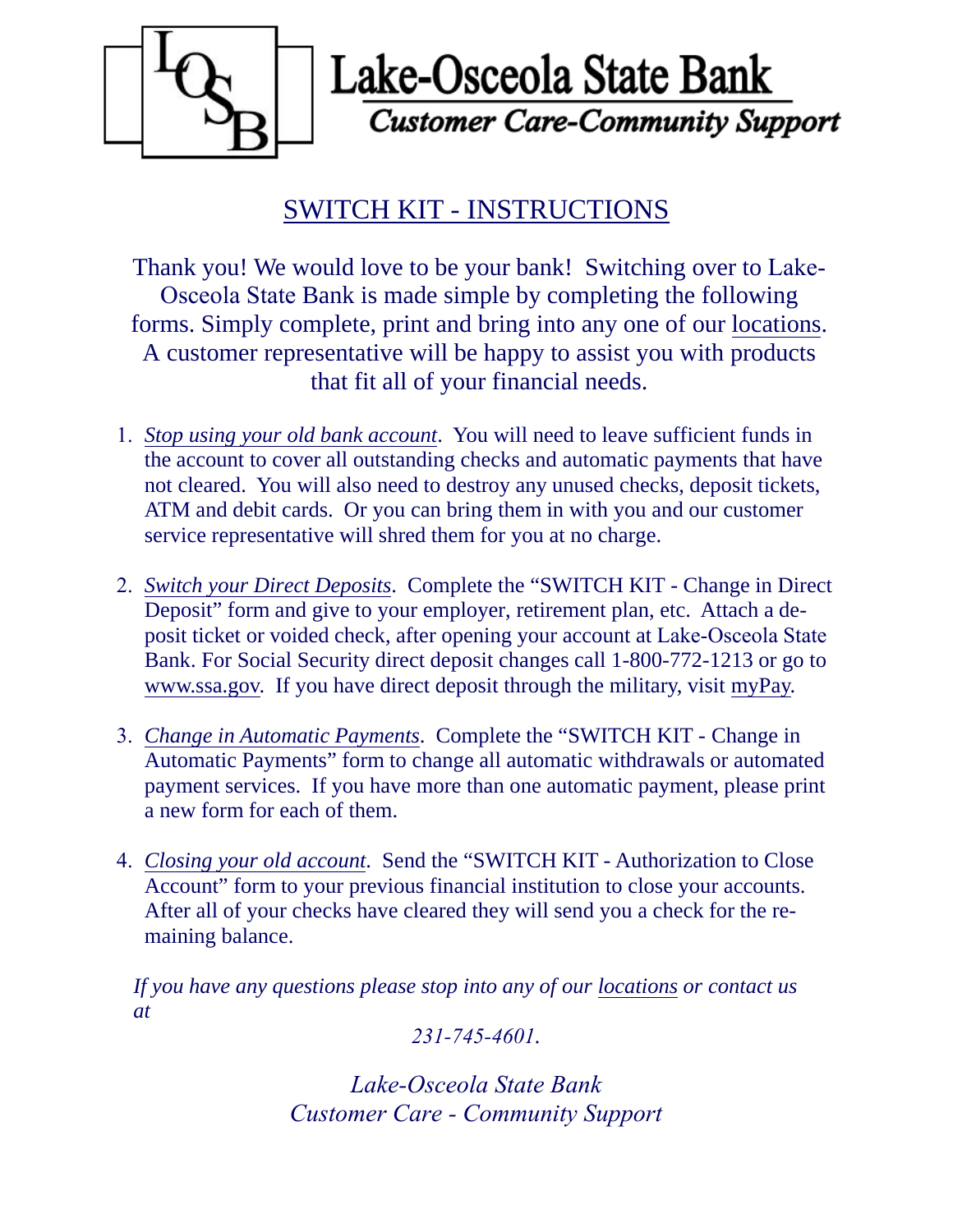

SWITCH KIT - New Account Information

|                                              | <i><b>INDIVIDUAL ACCOUNT</b></i>                                                |                                                   | <i>JOINT ACCOUNT</i>                                                                                           |  |
|----------------------------------------------|---------------------------------------------------------------------------------|---------------------------------------------------|----------------------------------------------------------------------------------------------------------------|--|
|                                              |                                                                                 | Name                                              |                                                                                                                |  |
|                                              |                                                                                 |                                                   |                                                                                                                |  |
|                                              |                                                                                 | $City$ $City$ $City$ $()$                         |                                                                                                                |  |
|                                              |                                                                                 |                                                   |                                                                                                                |  |
| Mailing Address (if different)               |                                                                                 | Mailing Address (if different)                    |                                                                                                                |  |
|                                              |                                                                                 |                                                   | <u> 1989 - Johann Stoff, fransk politik (f. 1989)</u>                                                          |  |
|                                              |                                                                                 |                                                   |                                                                                                                |  |
|                                              |                                                                                 |                                                   |                                                                                                                |  |
| PRIMARY ACCOUNT HOLDER<br><b>INFORMATION</b> |                                                                                 | <b>JOINT ACCOUNT HOLDER</b><br><b>INFORMATION</b> |                                                                                                                |  |
|                                              |                                                                                 |                                                   |                                                                                                                |  |
|                                              |                                                                                 | Driver's Lic. $\#$ Driver's Lic. $\#$             |                                                                                                                |  |
|                                              |                                                                                 |                                                   |                                                                                                                |  |
|                                              | show your photo identification/driver's license at the time of account opening. |                                                   | *Federal Regulation requires Lake-Osceola State Bank to require identity verification. You will be required to |  |
|                                              |                                                                                 |                                                   |                                                                                                                |  |
|                                              |                                                                                 |                                                   |                                                                                                                |  |
| Mother's Maiden Name                         |                                                                                 | Mother's Maiden Name                              |                                                                                                                |  |
|                                              | to check credit and/or employment history should it deem necessary.             |                                                   | The information I have provided is correct to the best of my knowledge. I authorize Lake-Osceola State Bank    |  |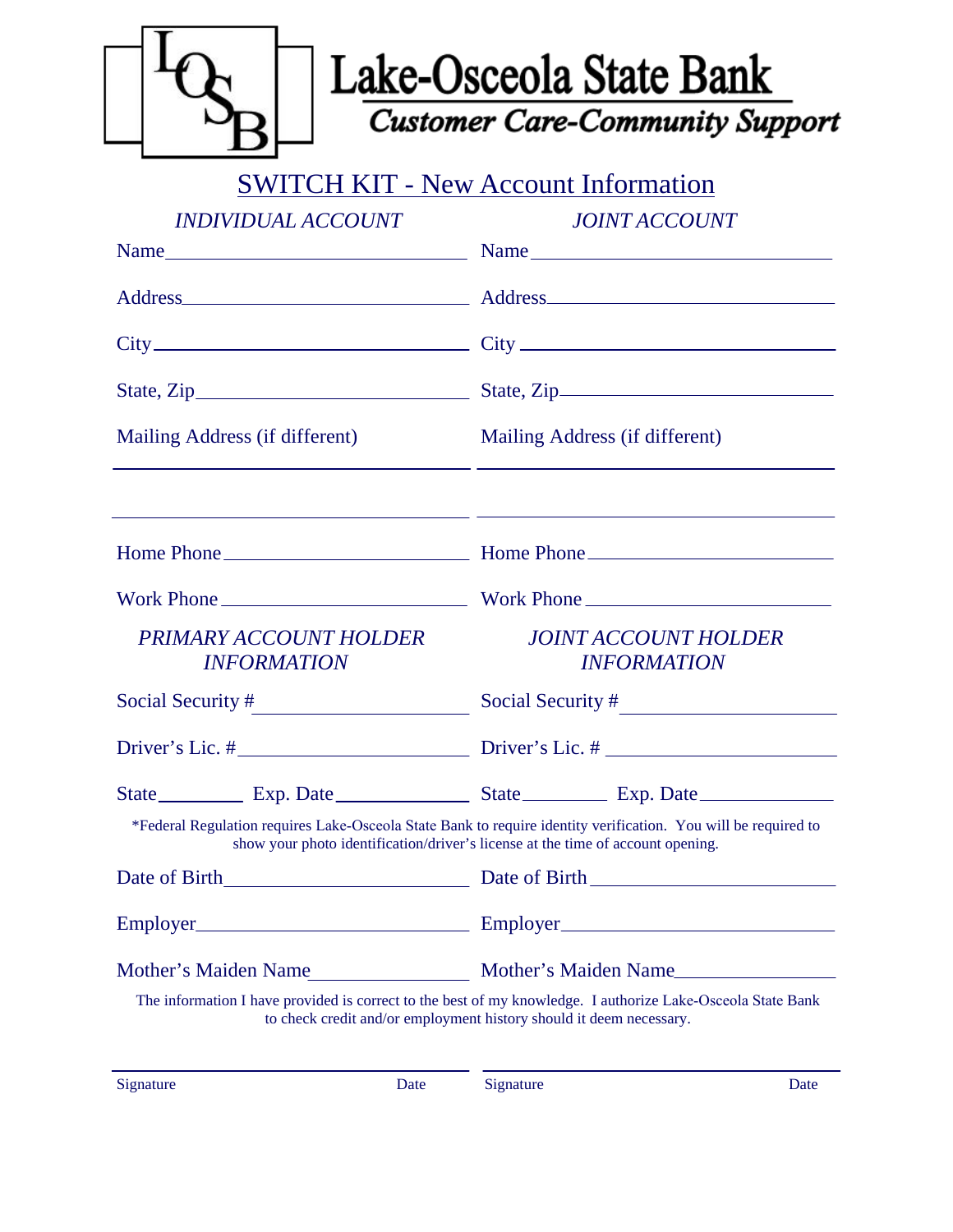| Lake-Osceola State Bank<br><b>Customer Care-Community Support</b><br><b>SWITCH KIT - Change in Direct Deposit</b>                                                                                   |  |                 |  |  |  |  |  |
|-----------------------------------------------------------------------------------------------------------------------------------------------------------------------------------------------------|--|-----------------|--|--|--|--|--|
|                                                                                                                                                                                                     |  |                 |  |  |  |  |  |
|                                                                                                                                                                                                     |  |                 |  |  |  |  |  |
|                                                                                                                                                                                                     |  |                 |  |  |  |  |  |
| $City$ $City$ $Step$ $Type$                                                                                                                                                                         |  |                 |  |  |  |  |  |
| You are currently depositing<br>Deposit type - paycheck, social security, military, etc.                                                                                                            |  |                 |  |  |  |  |  |
| Into the following account:                                                                                                                                                                         |  |                 |  |  |  |  |  |
| Bank Name                                                                                                                                                                                           |  |                 |  |  |  |  |  |
| I authorize you to redirect this automatic deposit into my new account<br>effective Date                                                                                                            |  |                 |  |  |  |  |  |
| NEW BANK<br><b>Lake-Osceola State Bank</b><br><b>Routing Number: 072405604</b>                                                                                                                      |  | Account Number: |  |  |  |  |  |
| If you have any questions, please contact me at the following phone number:<br><u> 1989 - Johann Stein, marwolaethau a bhann an t-Amhair an t-Amhair an t-Amhair an t-Amhair an t-Amhair an t-A</u> |  |                 |  |  |  |  |  |
| Sincerely,                                                                                                                                                                                          |  |                 |  |  |  |  |  |
|                                                                                                                                                                                                     |  |                 |  |  |  |  |  |
| Printed Name                                                                                                                                                                                        |  |                 |  |  |  |  |  |
|                                                                                                                                                                                                     |  |                 |  |  |  |  |  |
|                                                                                                                                                                                                     |  |                 |  |  |  |  |  |
| Drint as many forms as needed for each direct denosit that you have                                                                                                                                 |  |                 |  |  |  |  |  |

Print as many forms as needed for each direct deposit that you have. Please attach a deposit ticket or voided check from your **new** Lake-Osceola State Bank account.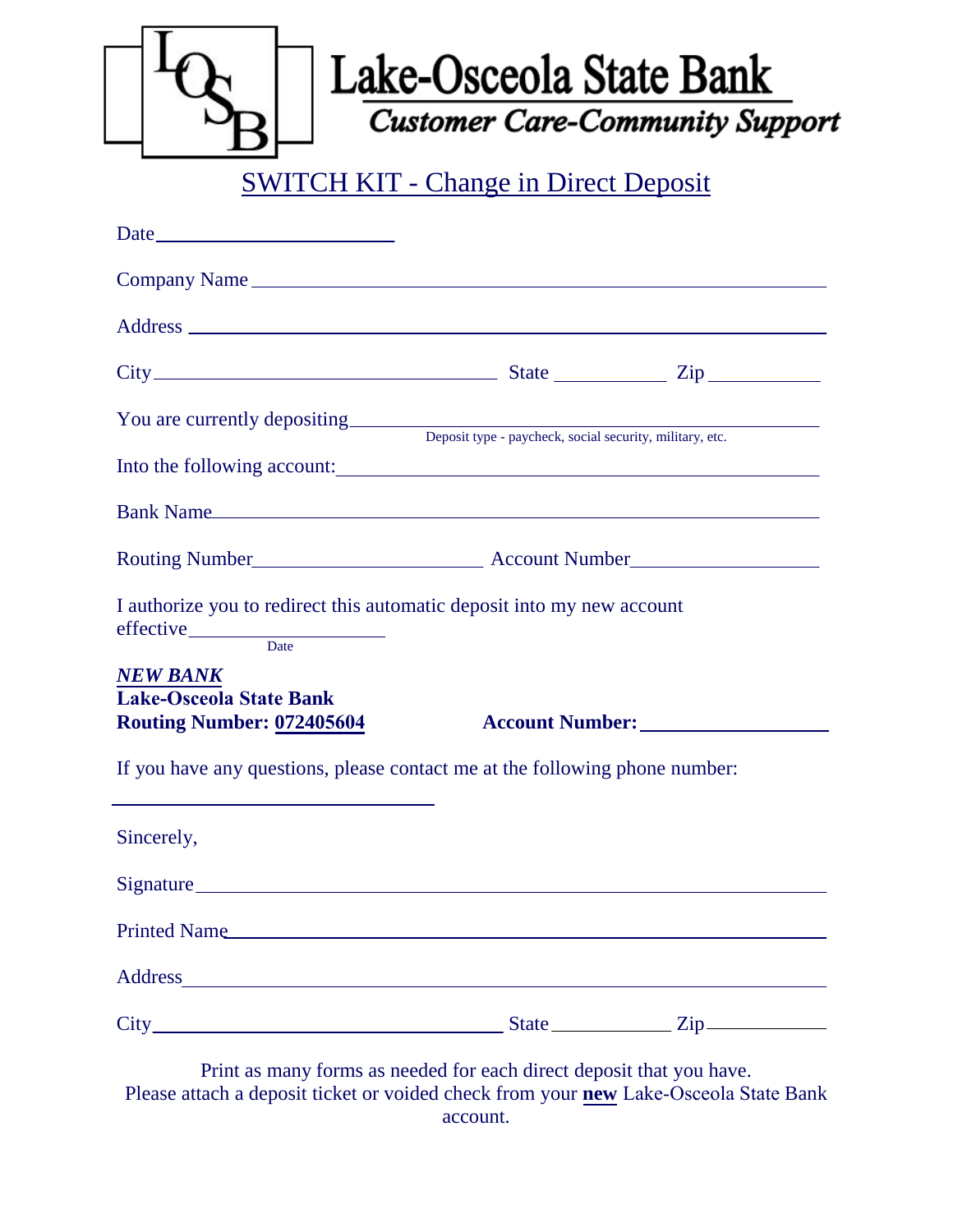| Lake-Osceola State Bank<br><b>Customer Care-Community Support</b> |
|-------------------------------------------------------------------|
|                                                                   |

SWITCH KIT - Change in Automatic Payments

| Company Name                                                                                             |             |                           |
|----------------------------------------------------------------------------------------------------------|-------------|---------------------------|
|                                                                                                          |             |                           |
| City State Zip                                                                                           |             |                           |
|                                                                                                          |             |                           |
|                                                                                                          |             |                           |
| (Reason)<br>Bank Name                                                                                    |             |                           |
|                                                                                                          |             |                           |
| I authorize you to:<br>Stop making withdrawals from the above account on: ______________________________ |             |                           |
| Start making withdrawals from my new account on: Date                                                    | <b>Date</b> |                           |
| Lake-Osceola State Bank Routing # 072405604 Account #                                                    |             |                           |
| If you have any questions please contact me at the following phone number:                               |             |                           |
| <u> 1989 - Johann Barn, amerikansk politiker (d. 1989)</u><br>Sincerely,                                 |             |                           |
| Signature                                                                                                |             |                           |
| Printed Name                                                                                             |             |                           |
|                                                                                                          |             |                           |
|                                                                                                          |             | $\overline{\mathrm{Zip}}$ |

Please print as many forms as needed. Please attach a copy of a deposit ticket or voided check from your *new* account with Lake-Osceola State Bank.